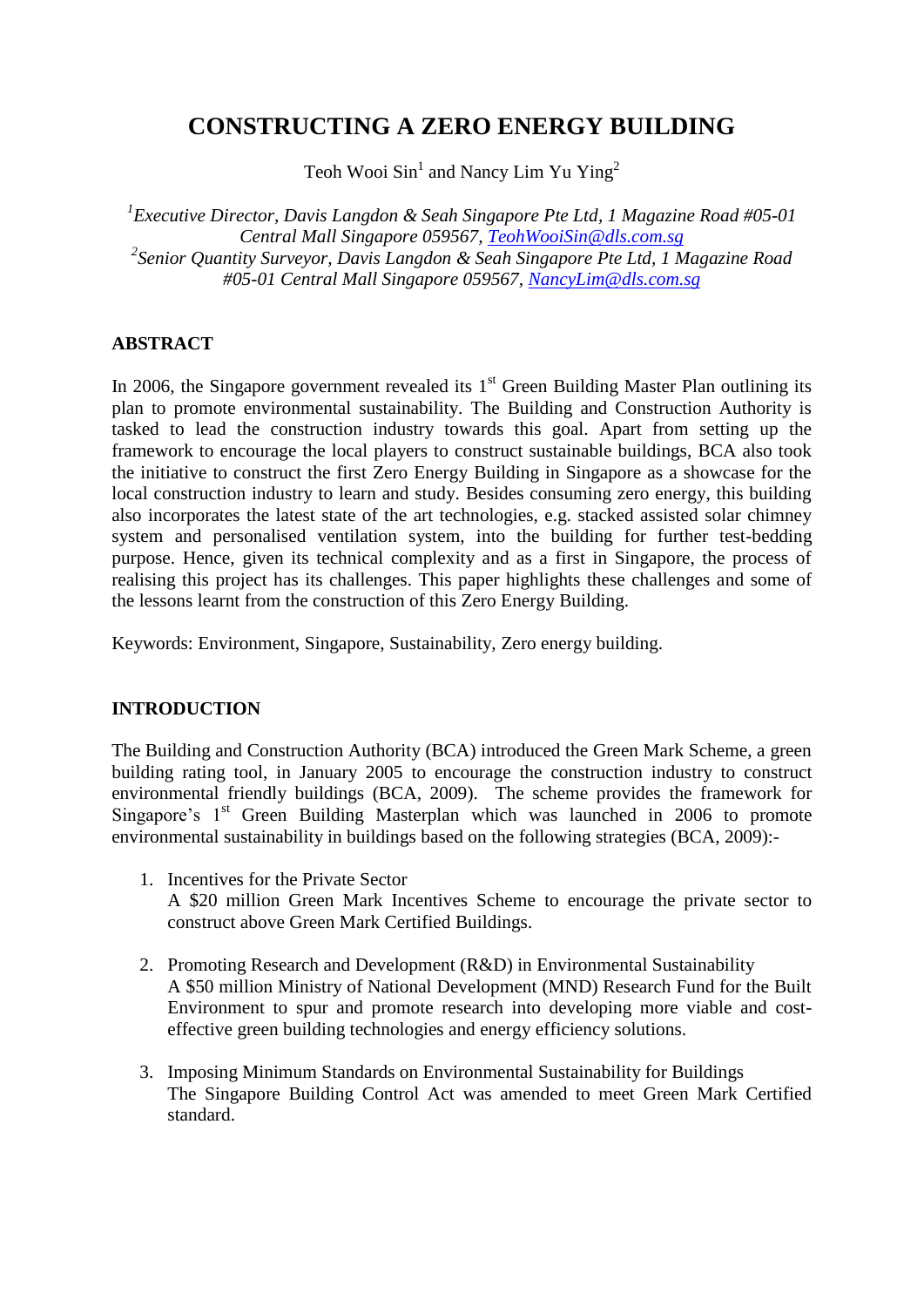4. Building up Industry Capability

The BCA Academy (BCAA) to offer Green Mark Manager and Green Mark Professional Course to train the professional to design and operate green buildings.

In response to the Green Building Masterplan and to promote R&D in environmental sustainability, BCA and the National University of Singapore (NUS) took the initiative to construct a Zero Energy Building (ZEB) as a showcase project for the local construction industry to learn and study.

### **DEFINITION OF ZERO ENERGY BUILDING**

Torcellini et al. (2006) commented that the key principle of a ZEB model is that the "buildings can meet all their energy requirements from low-cost, locally available, nonpolluting, (and) renewable sources'. This implies that a ZEB should be able to generate adequate renewable energy on site to match or surpass its annual energy use (Torcellini et al., 2006) to achieve net zero energy consumption and/or zero carbon emission.

However, Torcellini et al. (2006) also stated that an efficient ZEB design "should first encourage energy efficiency, and then use renewable energy resources available on site'.

### **ZERO ENERGY BUILDING @ BCA ACADEMY**

#### **Project Description**

Zero Energy Building @ BCA Academy is part of BCA's initiative to promote sustainable construction. The joint BCA-NUS research project involves retrofitting an existing 3-storey building at BCA Academy to become a zero energy building and to test-bed the following Green Building Technologies (GBTs):-

- Photovoltaic (PV) System;
- Light Pipes;
- Mirror Duct System;
- Light Shelves;
- Vertical Greening;
- Roof Garden:
- Personalized Ventilation System;
- High Performance Glazing;
- Solar Assisted Stack Effect Ventilation System; and
- Building Management System (BMS).

#### **Project Team**

The project team consists of the following parties:-

| Client                  | : Building and Construction Authority (BCA)              |  |
|-------------------------|----------------------------------------------------------|--|
| Principal Investigators | : National University of Singapore (NUS)                 |  |
|                         | • Solar Energy Research Institute of Singapore (SERIS)   |  |
|                         | • Centre of Total Building Performance                   |  |
| Project Manager         | : Beca Carter Hollings & Ferner (Southeast Asia) Pte Ltd |  |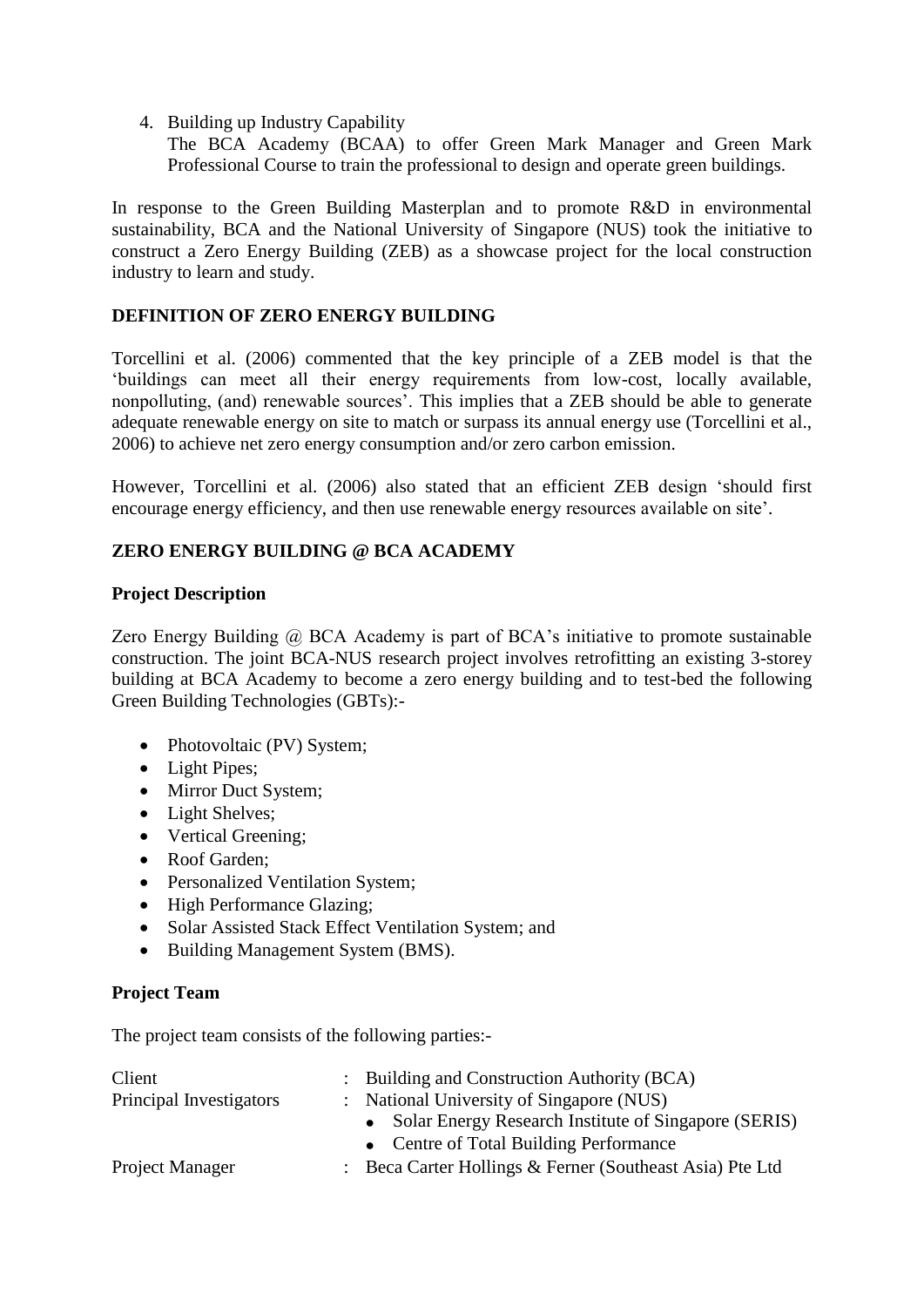| Architect                  | : DP Architects Pte Ltd                                                            |
|----------------------------|------------------------------------------------------------------------------------|
| <b>Structural Engineer</b> | : Beca Carter Hollings & Ferner (Southeast Asia) Pte Ltd                           |
|                            | Mechanical and Electrical : Beca Carter Hollings & Ferner (Southeast Asia) Pte Ltd |
| Engineer                   |                                                                                    |
| <b>Quantity Surveyor</b>   | : Davis Langdon & Seah Singapore Pte Ltd                                           |
| Contractor                 | : ACP Construction Pte Ltd                                                         |

The structure of the project team is as illustrated in Figure 1: Project Team Structure. As shown, the project manager acts on behalf of the client to manage and coordinate the project team.





The Principal Investigators (PIs), the experts in the field of sustainability, lead the architects and the engineers to design a zero energy building. The framework of the Works is determined through a series of workshops and technical meetings.

The quantity surveyor appraises and monitors the cost of the project.

The contractor constructs the building.

## **Procurement**

The Zero Energy Building @ BCA Academy is the first of its kind in Singapore. Besides being a zero energy building, BCA and NUS are conducting research and test-bedding state of the art technologies.

Given its unique status and the project requirements, the project team decided to procure the building based on design-bid-build. This is to ensure that the project team is able to control the quality of the building and the contractor is able to construct the building according to the specifications.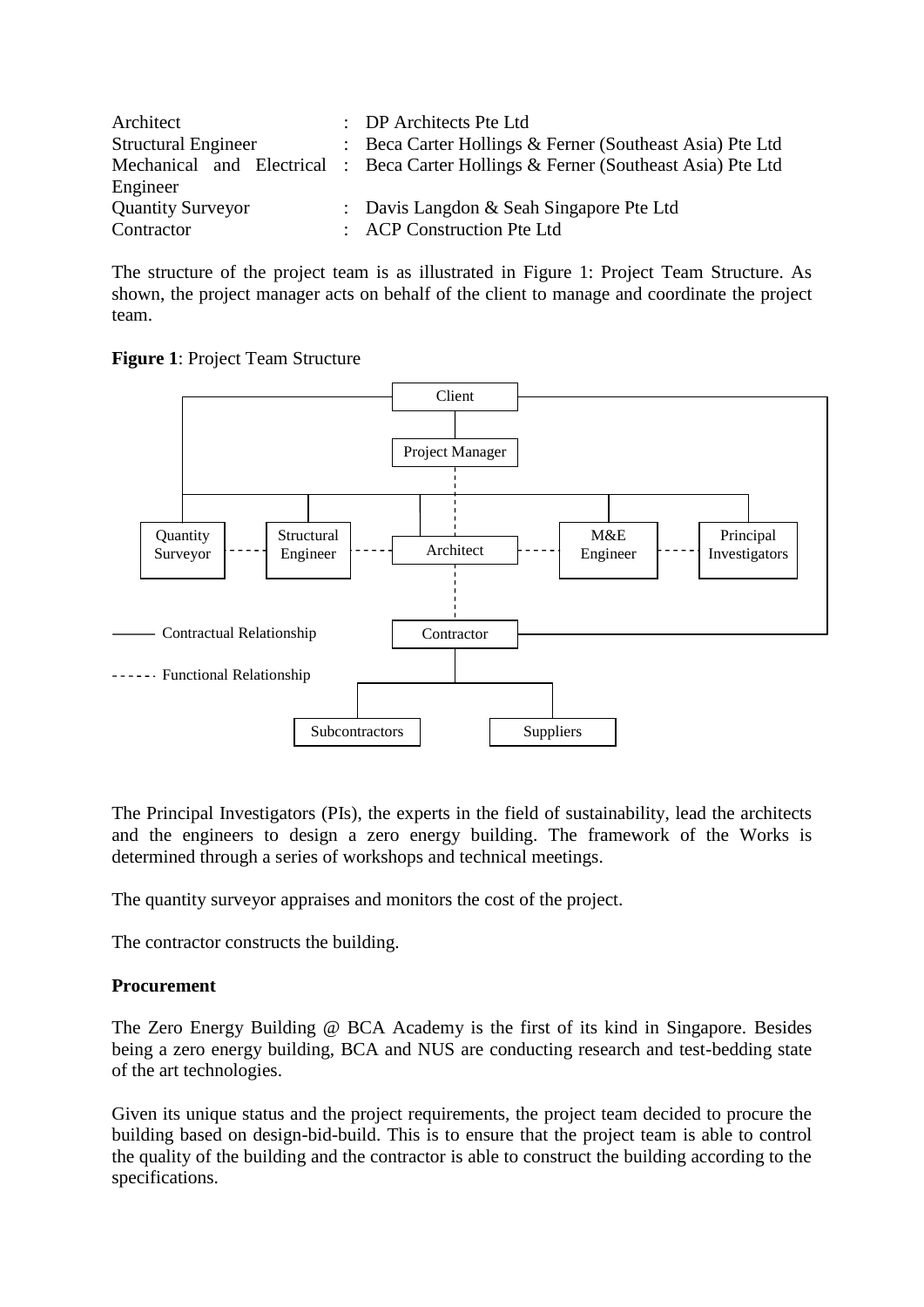This procurement method also facilitates the transfer of knowledge on sustainability design and concepts from the PIs to the consultants and the contractors.

#### **Features**

As a net zero energy building, this building generates its own source of energy onsite via the photovoltaic system. The energy generated will be used to power the building and excess energy will be supplied back to the grid. As a showcase project, other GBTs are also installed onsite for research purpose. The GBTs are:-

#### *Photovoltaic (PV) System*

Photovoltaic (PV) is a form of clean renewable energy that generates electric power by using solar cells or photovoltaic cells. These cells are joined to form photovoltaic modules and arranged into arrays to convert the sunlight into electricity (Solar Energy Technologies Program, 2005).

For this project, the  $1<sup>st</sup>$  Generation monocrystalline / polycrystalline / multicrystalline PV modules, the most efficient solar technology at present, are installed on the roof to generate 90% of the required electricity for the building. Concurrently, the PIs also installed  $2<sup>nd</sup>$ Generation amorphous thin-film laminate PV panel and 3<sup>rd</sup> Generation dye-sensitized thinfilm solar cells on other parts of the facade to study the feasibility of integrating these thinfilm PV panels into part of the façade.

The performances of these cells are currently being monitored real-time on ZEB site.

### *Advanced day lighting system*

As part of the energy efficiency strategy, the design team has proposed the following daylight systems to be incorporated into the design of the building:-

• Light Pipes

Two types of light pipes, i.e. with and without solar tracking device, are installed on the roof of ZEB. Apart from testing the effectiveness of vertical light pipes in transporting natural daylight into the building, the team is also testing the effectiveness of the solar tracking device, a device that tracks the position of the sun to adjust the angle of the reflective mirror panels to reflect the maximum amount of sunlight throughout daytime (Solar Tracking Skylights, Inc., 2010).

It is projected that with daylight being transported deeper into the building, there will be lesser dependence on artificial lightings which could translate into considerable energy consumption saving.

• Mirror Duct System

The mirror duct system works based on same principal as the light pipes albeit via horizontal means. The PIs have also taken the opportunity to test out three different types of reflective materials i.e. aluminium alloy, mirrored acrylic and mirrored polycarbonate.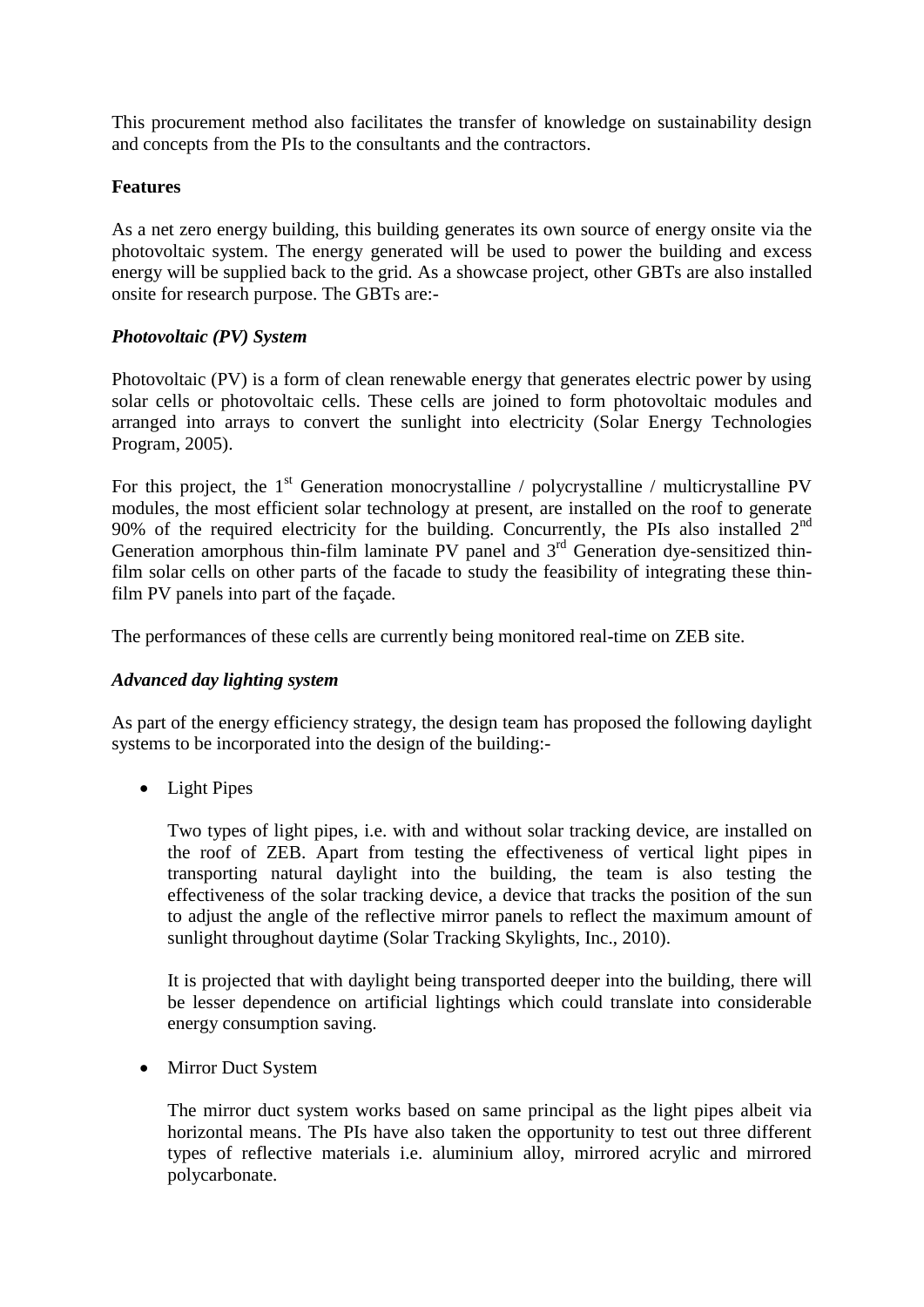### • High Performance Glazing

As part of an efficient passive solar building design, the selection of the glazing is essential to maintain the balance of daylight and solar heat gain permissible into the building. Four types of high performance glazing, i.e. low-emissivity (low-e) glass, electrochromic glass, BIPV glass and glass with internal blinds, are installed on the 1st storey west façade to test effectiveness of these glazing in reducing solar heat gain and transmitting daylight into the building in local climate.

• Light Shelves System

Light shelf, an architectural element with mirror finish panel, is installed on the west façade to reflect the daylight deeper into the building. A sunshade is added to the system to reduce emission of glares into the building.

#### *Roof Garden and Vertical Greenery System*

The concept of integrating greenery with the façade is not novel. Studies by Wong et al. (2007) and Wong et al. (2010) have shown that rooftop / vertical greenery systems are able to reduce thermal heat transfer into the building which in turn reduces energy consumption. As part of the passive design study, three types of vertical greenery system, i.e. unit panel system, unit system and panel with support frame system, are installed. Different species of plants are also planted to study the suitability of the plant to be planted on the façade.

#### *Personalized Ventilation System*

The objective of personalised ventilation is to improve the quality of inhaled air and the thermal comfort of each occupant (Schiavon, et al., 2009). This can be achieved by allowing the occupants to control the air distribution rate and temperature within their working zone through a personal air supply devices installed on their working desks. The efficiency and the potential cost and energy saving benefits of the systems are currently being studied in ZEB.

#### *Solar Assisted Stack Effect Ventilation System*

The design of the solar assisted stack effect ventilation system consists of solar chimneys installed on the roof of ZEB with vertical ducts that are connected to the indoor air space via louvered openings. This is an innovation passive design solution proposed by the PIs to enhance natural air movement inside the building "utilising buoyancy principle" (Wong and Heryanto, 2004) to remove warm air from the building to reduce demand for mechanical ventilation.

### *Building Management System (BMS)*

A building management system is installed onsite to monitor and control the performance of the building. Sensors are mounted at various locations to collect data on energy consumption, indoor environment quality, management control and special systems. The data collected will be used to assess the performance of the GBTs installed onsite.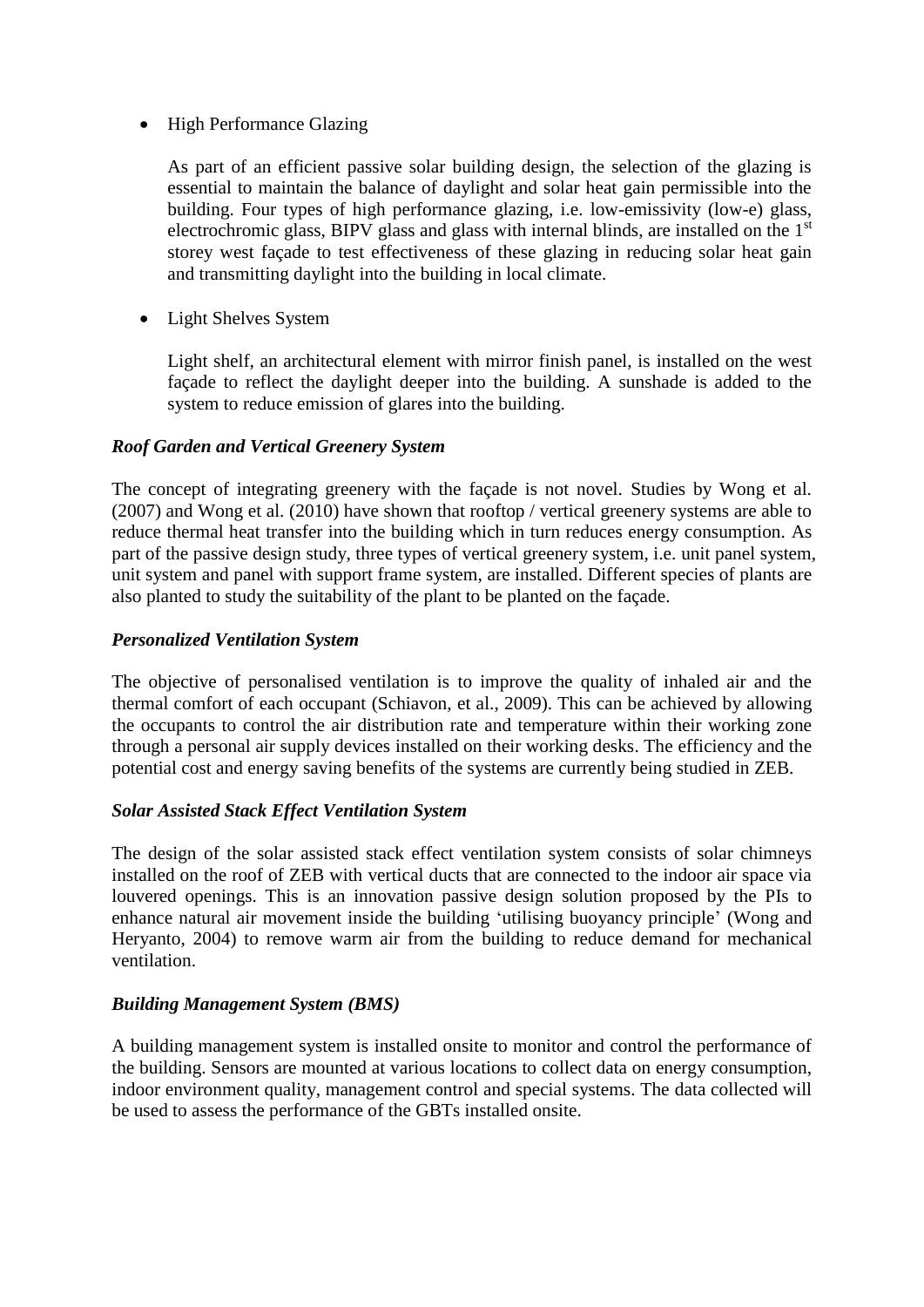### **Challenges**

The Zero Energy Building @ BCA Academy is the first net zero energy building in Singapore. Without prior example to inspect, the project team has to deal with the uncertainties and challenges brought on by the never-been-tested technologies.

#### *Complexity of project*

As a test-bedding project, the structure of the project team has been expanded to include the PIs. The PIs, the champions of the project, have to convey their ideas and requirements to the project team.

To bridge the gaps between the PIs and the consultants, the project manager therefore plays a vital role in managing the team to ensure that effective communication network is established. This is to promote the exchange of information among the team members and to minimize confusion over roles and duties of the respective parties. This is of essence to the success of the project when new products, e.g. mirror ducts, solar assisted stack effect ventilation system and personalised ventilation system, are to be incorporated into the design of the building.

#### *Product uniqueness*

The GBTs featured in ZEB are state-of-the-art technologies in local context. Prior to ZEB, there are no or very few tried and tested examples in Singapore for the project team to review. Some of the proposed GBTs are so novel that that the contractor has to either procure the products, e.g. solar tracking light pipes and electrochromic glass, from overseas suppliers or to fabricate the products, e.g. light shelves and solar assisted stack effect ventilation system.

The project manager has to take into consideration of the above factors in planning the schedule of the project as the absence of the products in local market will imply longer lead time to procure the items. In some instances, the contractor also required longer time to review and develop the details of the proposed GBTs which might not be available at the tender stage.

Further to the above, the project team also has to take into consideration that the overseas suppliers might not be able to provide warranties and indemnities for their products and the contractor might not be able to warrant or indemnify the performance of the customised GBTs.

#### *Cost*

During the design development stage, the quantity surveyor faced the challenge of allocating sufficient budget for the proposed GBTs as there were no or limited cost information available in local context. The quantity surveyor has to contact specialists or overseas suppliers for cost advice. The accuracy of the cost will depend on the adequacy and availability of information. For quotations that are in foreign currencies, the quantity surveyor has to exercise extra care to account for the differences in exchange rates and to include the shipping and training cost related to the products. Proposals that are too expensive were removed from this project.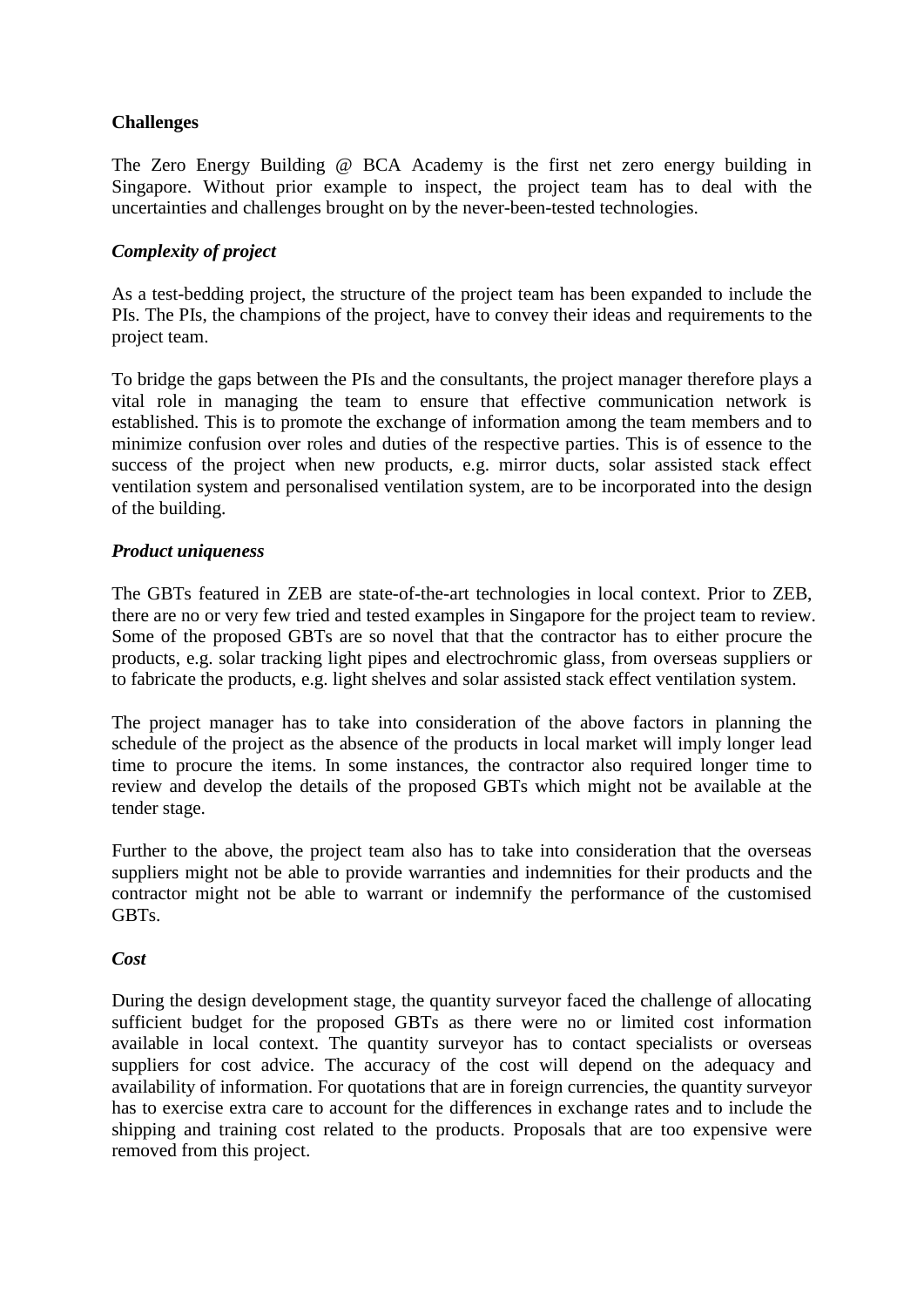Concurrently, the PIs and the quantity surveyors also checked on the products" procurement period and the suppliers' track records and ensured the products comply with local codes.

### *Specifications*

At the tender stage, the PIs and the consultants faced challenges while preparing the specifications for the proposed GBTs. Very often, the PIs and the consultants would have to liaise closely with the suppliers to obtain adequate information to draft the specifications. In some instances, the PIs may have to draft the specifications based on performance requirements e.g. solar assisted stack effect ventilation system and task lightings.

Bearing in mind that some of the proposed GBTs have never been tested locally, the PIs and the consultants have to ensure that their specifications are able to reflect the design intent and to integrate with the other systems. The project team would also have to ensure the adequacy of the indemnities and warranties for the performance of the proposed GBTs, not withstanding the fact that the GBTs are meant for research purpose.

### *Construction*

The proposal for ZEB @ BCA Academy is to retrofit one of the existing blocks to be zero energy building. During construction, the other blocks are in operation. The contractor has to work within restricted hours and to take extra care to minimize noise pollution. As a showcase project, BCA also demonstrated its commitment to sustainable construction by stipulating environmental friendly site management clauses in the contract.

Time is critical in the planning of the programme. The Contractor has to schedule for the timely delivery of the overseas products and the customised products to ensure the building is completed within the contract period.

However, the most critical task for the project team to accomplish is to achieve net zero energy consumption. During the construction, the contractor has to work very closely with the subcontractors, the suppliers and the consultants to fine-tune the designs of the proposed GBTs to derive the best solutions to meet the objective of balancing onsite energy consumption with onsite energy generation.

### **CONSTRUCTION COST**

The contract is awarded based on \$10,468,213.08. The photovoltaic system accounts for 18.42% of the contract sum. The other GBTs accounts for 14.54% of the contract sum.

### **Incremental Cost**

In total, there is 33% increase in the construction cost due to the GBTs (including the PV system). However, it should be noted that this is test-bedding project. The higher cost is attributed by the following factors:-

• Economic of scale

The scope of work is too small to achieve economic of scale.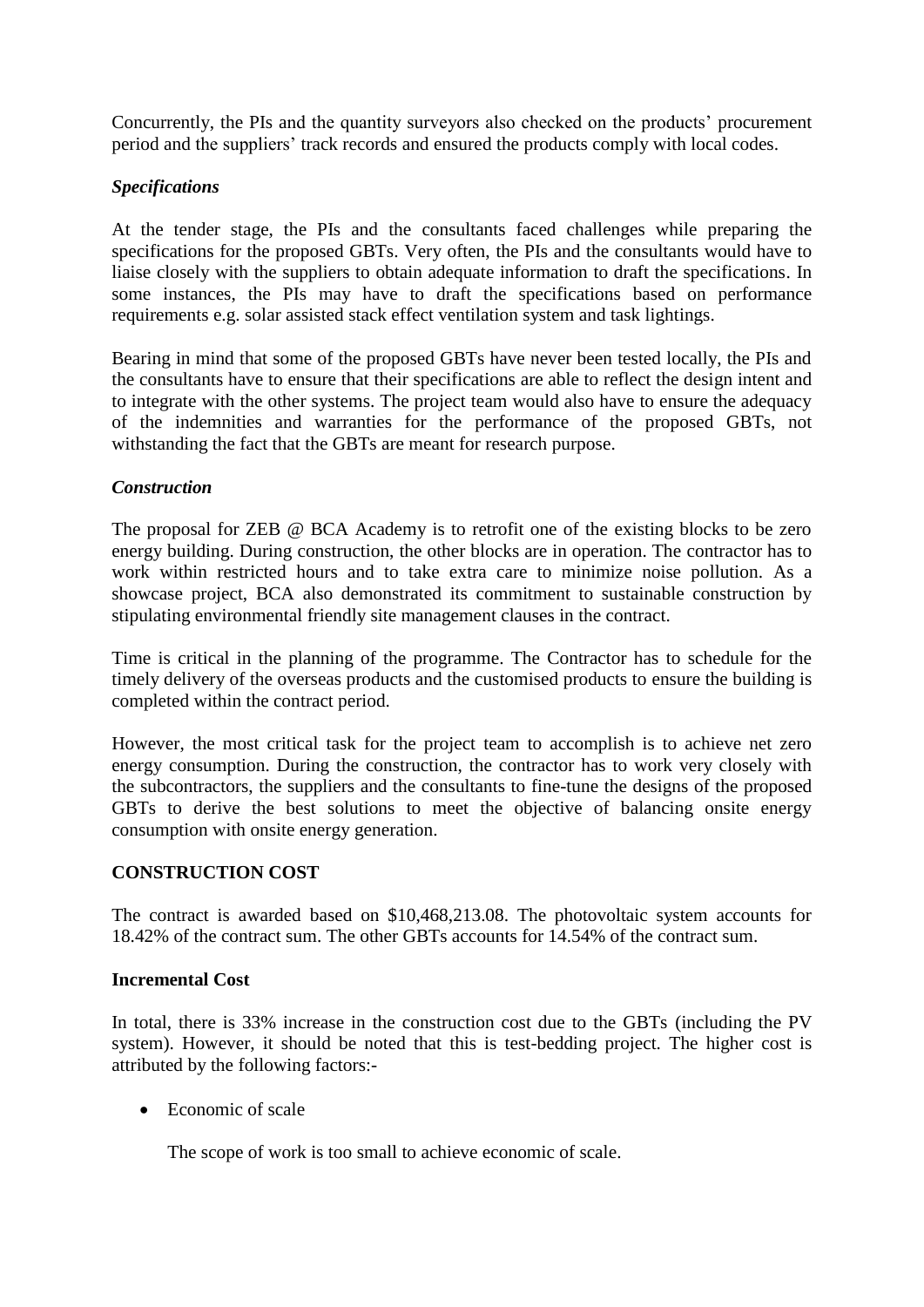• R&D elements

Some of proposed GBTs are not readily available in the market. The suppliers and the subcontractors have to fabricate the products, e.g. light shelves and mirror ducts, for this project. There is a premium attached to this service.

• Risks and uncertainties

The contractor bears the risks to ensure the constructed and installed GBTs are able to perform as per specified, notwithstanding the fact that the design responsibilities lies with the consultants. Subject to the above understanding, the contractor is likely to have priced in the risk factors in the tender price.

The unit costs of the GBTs installed in ZEB @ BCA Academy are shown in Table 1.

| <b>GBTs</b>                                             | $Cost / unit$ (\$)  |              |  |
|---------------------------------------------------------|---------------------|--------------|--|
| Photovoltaic (PV) System                                | 1,500               | /m2          |  |
| (inclusive of Balance of System)                        |                     |              |  |
| Solar Assisted Stack Effect Ventilation System          | 48,845              | $\sqrt{set}$ |  |
| (3m high solar chimney with 32m long ventilation ducts) |                     |              |  |
| Light pipes (inclusive of extension tube)               |                     |              |  |
| · Solar Tracking Skylights (1000mm dia)                 | 15,000              | /unit        |  |
| · Solatube (530mm dia)                                  | 7,500               | /unit        |  |
| Mirror duct system (1500 x 615 x 10900mm)               | 27,500              | /unit        |  |
| Light shelves system including frame and accessories    | 15,000              | /set         |  |
| (1200 x 890mm internal light shelf and 1200 x 1050mm    |                     |              |  |
| external light shelf)                                   |                     |              |  |
| Vertical greening                                       | 1,500               | /m2          |  |
| Roof garden                                             | 900                 | /m2          |  |
| Personalized ventilation system                         | 1,750               | $\sqrt{set}$ |  |
| Electrochromic glass                                    | 10,000              | /m2          |  |
| PV glass                                                | 1,500               | /m2          |  |
| Glass with internal blinds                              | 2,700               | /m2          |  |
| Low emissivity glass                                    | $180 - 200$         | /m2          |  |
| Underfloor displacement system                          | Depend on model and |              |  |
|                                                         | specification       |              |  |
| <b>BMS</b>                                              | 250                 | /m2          |  |
| WC with integrated basin                                | 230                 | /set         |  |
| Waterless urinal                                        | 700                 | /set         |  |

#### **Table 1**: GBTs Unit Cost

#### **Life Cycle Costing / Projected Savings**

In a typical commercial building, almost 30% of the operating costs are spent on energy (Knox, 2008) as illustrated in Graph 1: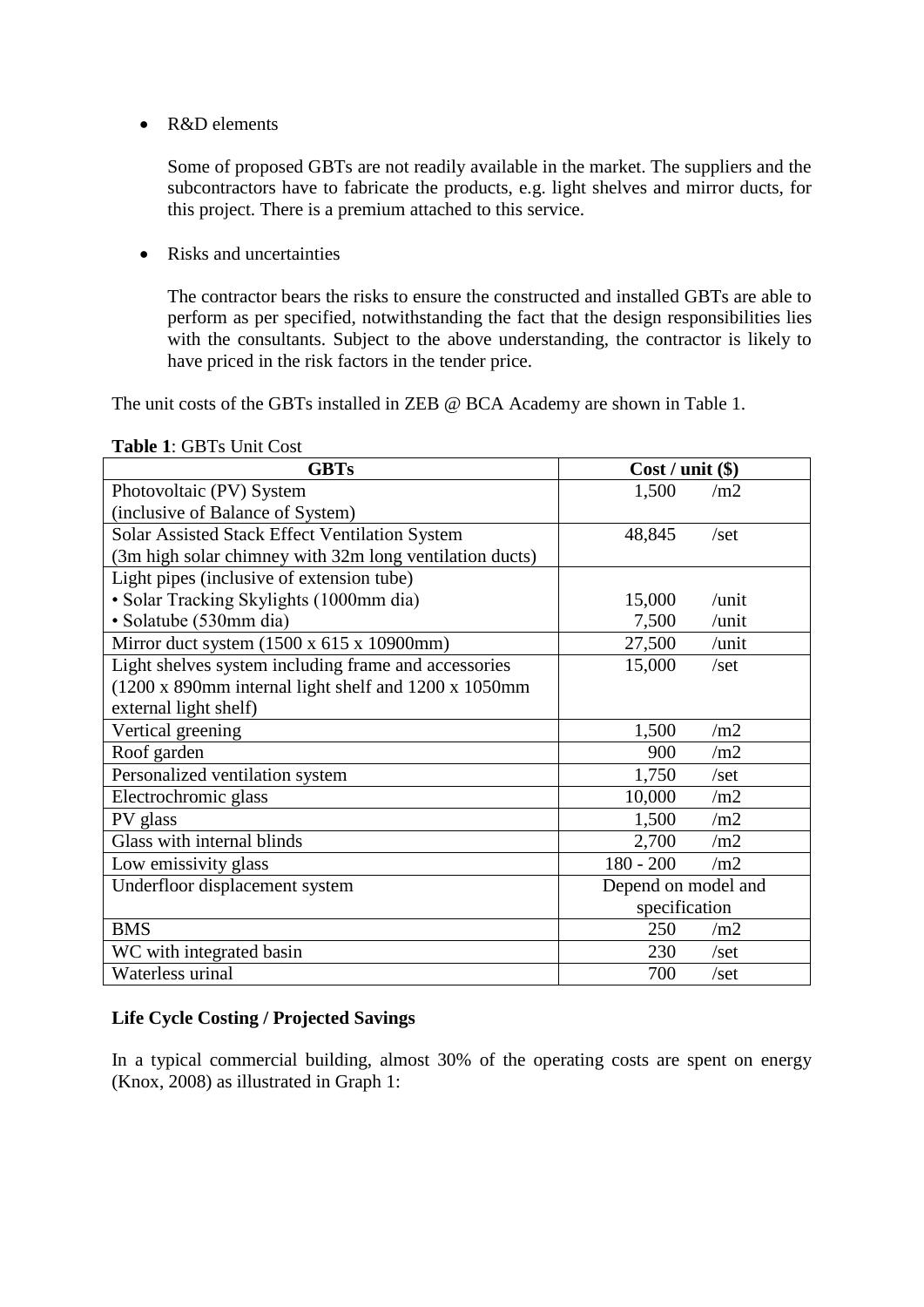**Graph 1**: Total Building Operating Expense



#### **Payback Period for Photovoltaic System**

An analysis of the payback period for the photovoltaic system is shown in Table 2. We have discounted the  $2<sup>nd</sup>$  and  $3<sup>rd</sup>$  Generation PV system from the analysis as these PV modules are meant for research purpose.

**Table 2**: Payback period for PV system

| <b>Parameter</b>                            | <b>ZEB</b>                            |  |  |
|---------------------------------------------|---------------------------------------|--|--|
| Capital Cost                                |                                       |  |  |
| PV Modules*                                 | S\$867,233.00                         |  |  |
| <b>Balance of System</b>                    | S\$738,104.00                         |  |  |
| Projected annual energy generation          | 190MWh/Yr                             |  |  |
| Projected cost saving based on the proposed | S\$100 / day                          |  |  |
| PV system (based on 19.29 cents/kwh)        | S\$36,651 / year                      |  |  |
| Payback Period                              | 44 years (without government subsidy) |  |  |
|                                             | 20 years (with government subsidy)    |  |  |

\* The PV modules are funded by Economic Development Board of Singapore

As shown, the payback period for the whole system can take up to 44 years without government subsidy. This is due to the high cost associated with the production of the PV modules with current technology. In the future, the PV modules could be manufactured as Building Integrated Photovoltaic (BIPV) which can replace the traditional materials for façade. The PV manufacturers are also researching on possible means to lower production cost and to enhance module efficiency of the non-crystalline silicon PV modules.

#### **Impact of PV System on Energy Cost**

The PV system installed on ZEB @ BCA Academy is suffice to power the whole building without the need to tap onto any electricity form the utility power grid. This could translate to 30% of the operation cost. However, it should be noted that the potential saving generated by the PV will depend on the size of the PV system designed for the proposed building.